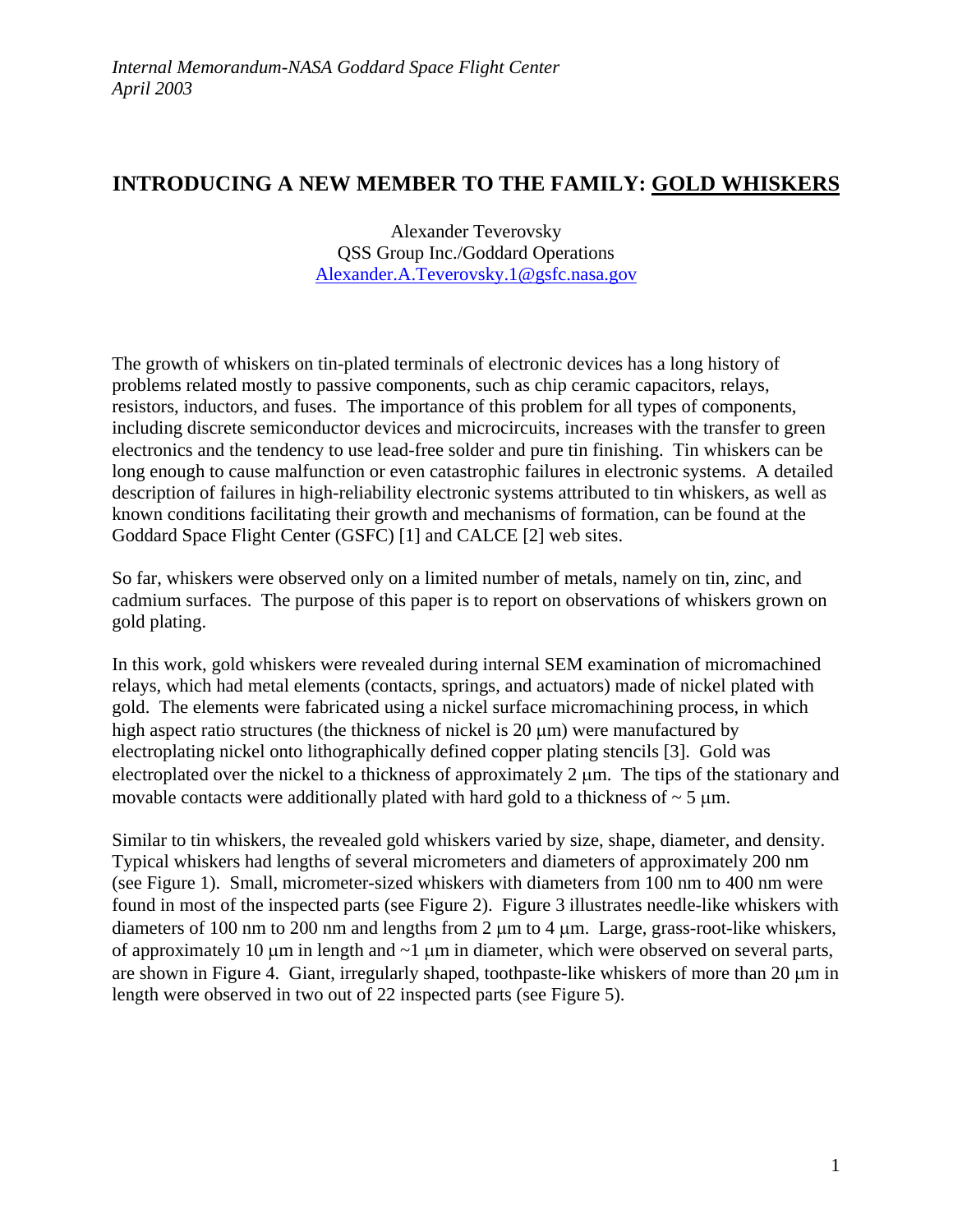## *Internal Memorandum-NASA Goddard Space Flight Center April 2003*



Figure 1. Typical whiskers observed on gold plating had lengths of a few micrometers.



Figure 2. Needle-like whiskers.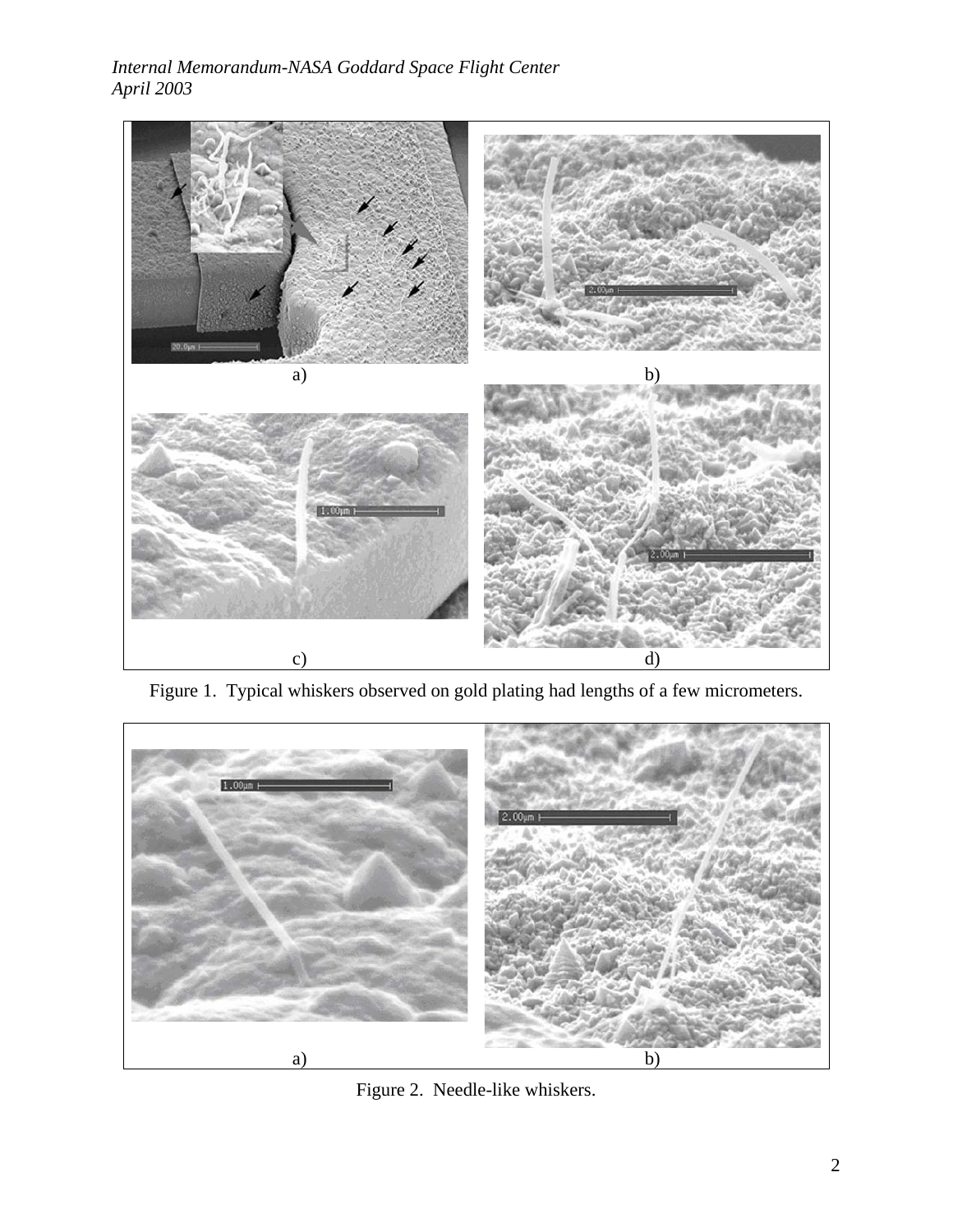

Figure 3. Micrometer-sized whiskers observed on most of the parts varied from smooth cylinder to irregular shapes.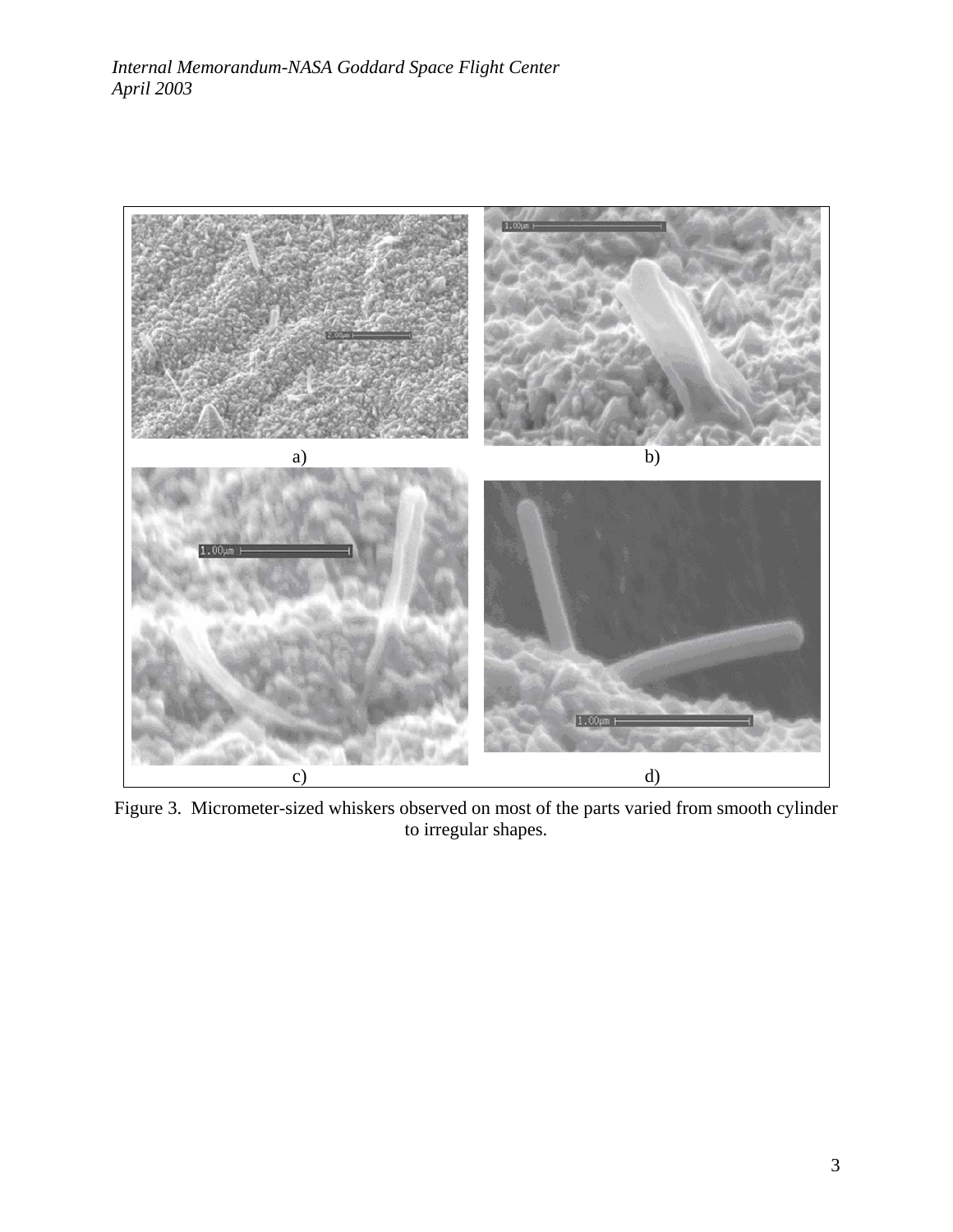

 Figure 4. Grass-root-like whiskers had lengths of 10 µm to 20 µm and diameters of approximately 1 µm.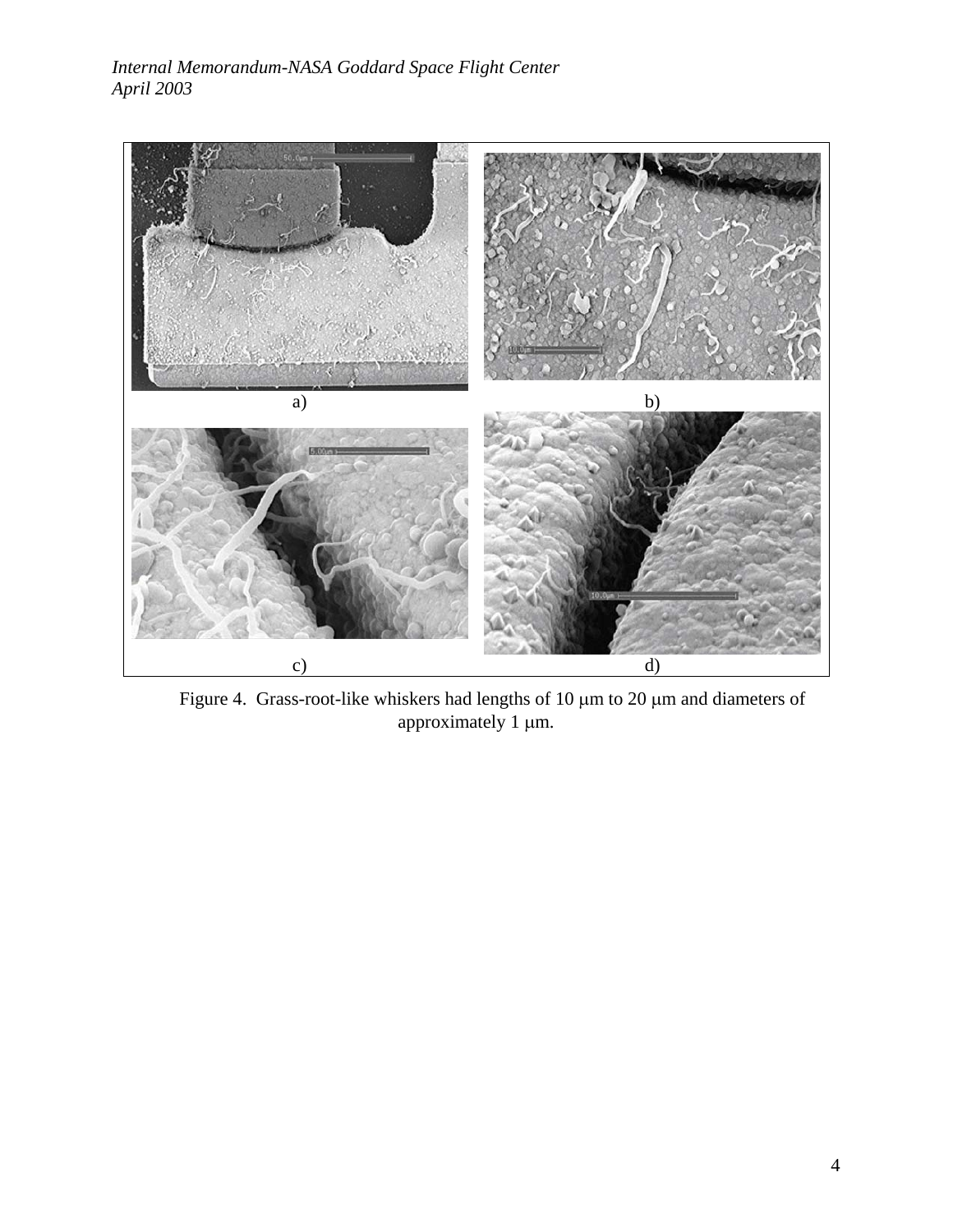

Figure 5. Giant, irregularly shaped, toothpaste-like whiskers had lengths of more than 20  $\mu$ m.

In addition to whiskers, a large amount of tetrahedral microcrystallites, similar to those shown in Figure 4d, was observed on the surface of gold plating. The microcrystallites had sizes of 0.5 to 1 µm and their density on the contact tips' gold plating was much larger than on other gold plated elements of the devices.

X-ray microanalysis revealed nickel in the composition of the gold plating used for all elements of the device. Nickel is typically used in cyanide bath chemistry to harden gold plating for the